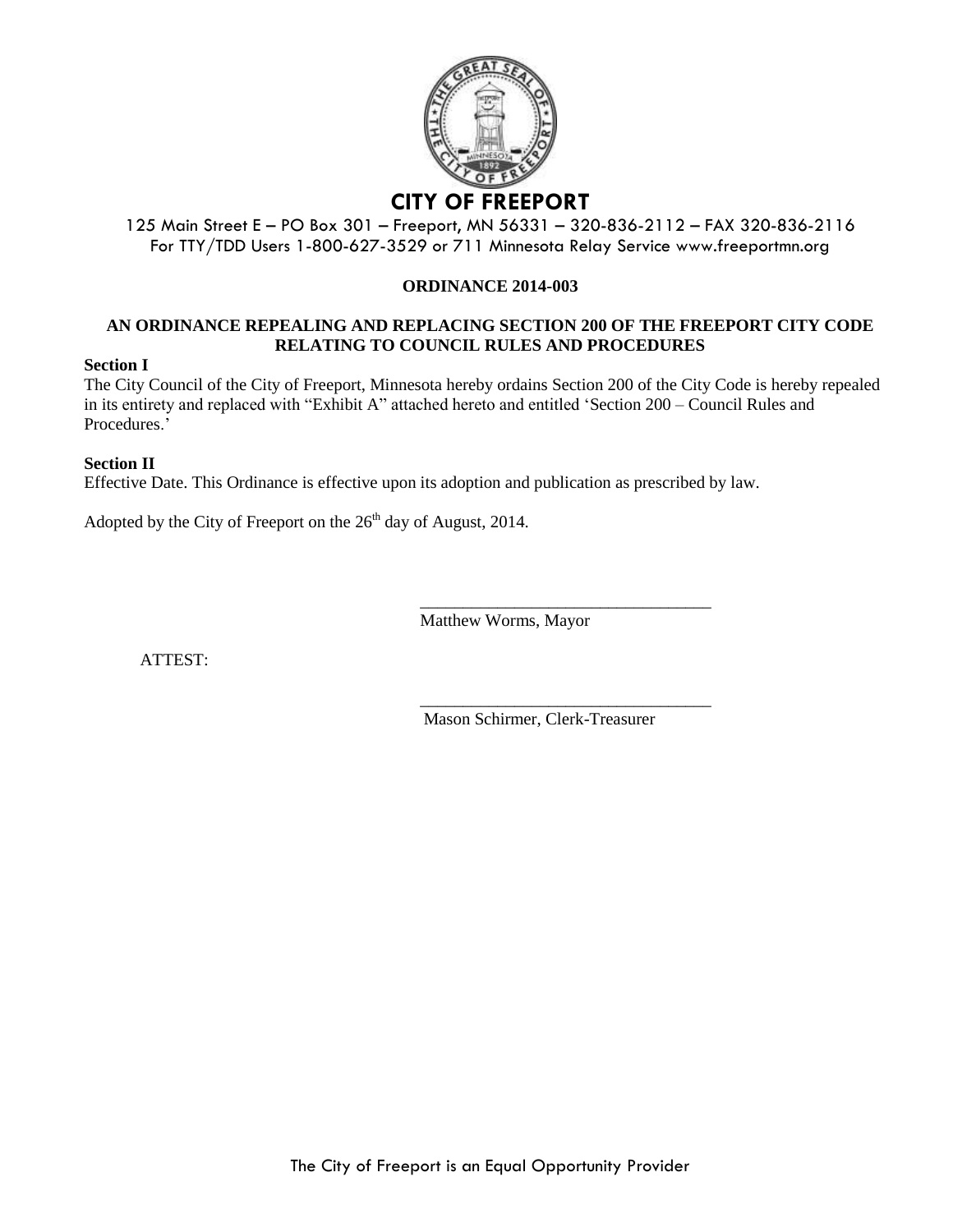# Exhibit A

# **Section 200 – Council Rules and Procedures**

# 200.01 – Regular meetings

Regular meetings of the council are held on the last Tuesday of each month in the council chambers of city hall at 7pm unless otherwise specified by council resolution. Meetings may be adjourned from time to time to a specified date or subject to the call of the mayor. Meetings of the council must be open to the public. A meeting falling on a legal holiday is held the preceding Tuesday.

200.03 – Quorum

A majority of council members elected constitutes a quorum.

 $200.05 -$ Secretary The city clerk-treasurer is the secretary of the council.

200.07 – First meeting

At the first regular meeting of the council in each year, the council must 1) designate an official newspaper; 2) designate depositories for official funds; and 3) appoint committees as it deems necessary.

# 200.09 – Presiding officer

The mayor presides at the meetings of the council (during the absence of the mayor, the council must choose from its members an acting mayor). The presiding officer must preserve order and decorum, decide questions of order, and conduct meetings in accordance with these rules. To help govern meetings, the city council relies upon the provisions of Roberts Rules of Order (Newly Revised Edition) except where otherwise provided by law or by this chapter. The council may make and change its own rules from time to time by resolution duly adopted and any such changes supersede Roberts Rules of Order (Newly Revised Edition). The presiding officer may speak on any question being considered, and has the rights, privileges, and duties of any other member of the council.

# 200.11 – Motions reduced to writing

A motion must be reduced to writing at the request of any member present. Ordinances and resolutions must be presented in writing and read in full before a vote is taken thereon unless the reading is dispensed with by unanimous consent.

# 200.13 – Signing and publishing of ordinances

Ordinances must be 1) signed by the mayor; 2) attested by the clerk-treasurer; 3) published after its passage by the council; and 4) recorded by the clerk-treasurer in a properly indexed book kept for the purpose.